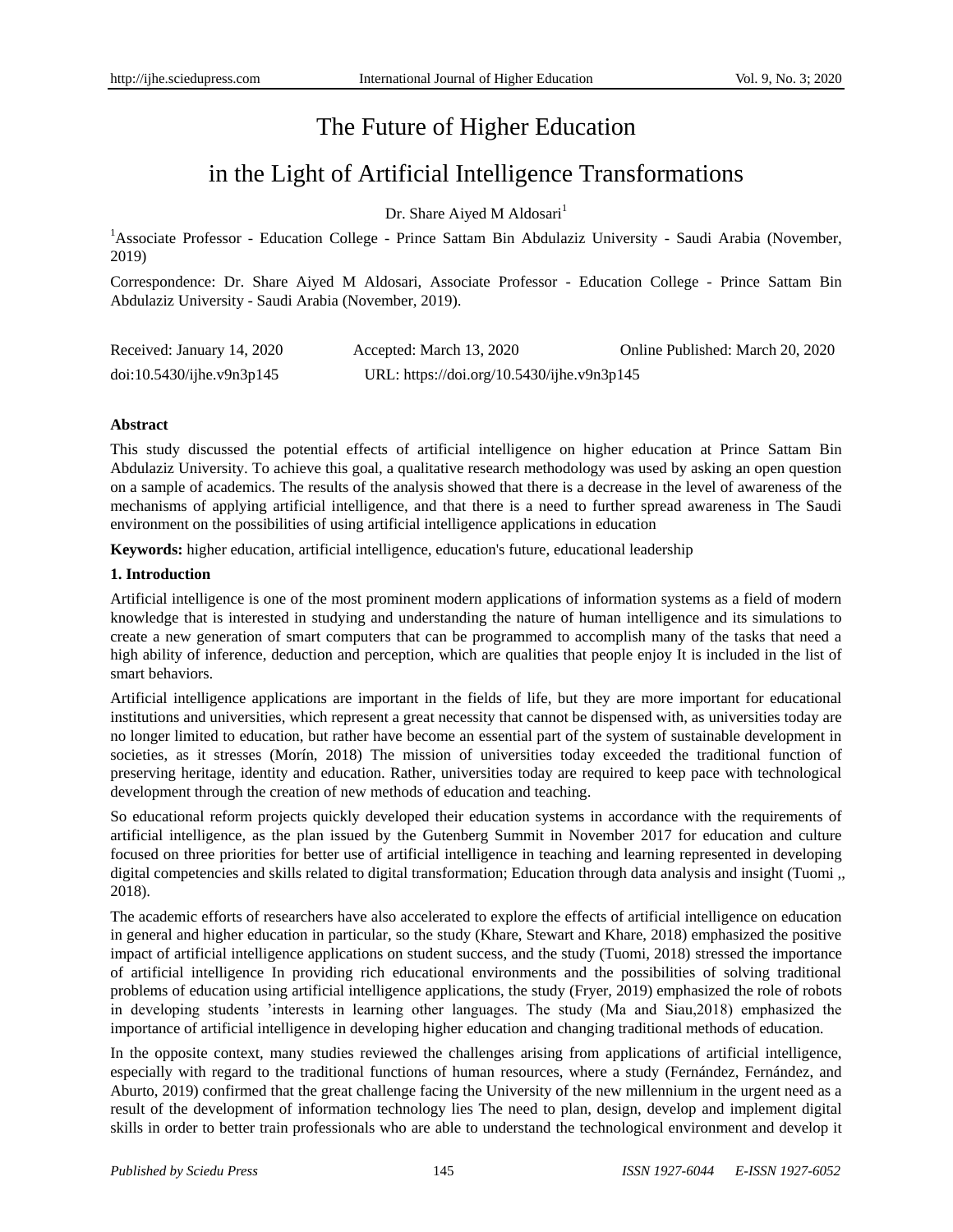according to their needs. Some researchers (Harkut, and Kasat, 2019) also stressed the growing fears of the spread of artificial intelligence, and those fears were the lack of confidence: as it revolves around science, technology and algorithms that most individuals do not know, which makes it difficult for them to trust, and reduces the need for manpower This increases the chances of spreading unemployment.

In the Arab environment, the subject of artificial intelligence is still a relatively recent topic. Arab universities follow a traditional approach to education with the variation of these universities in infrastructure, so there are no applied research or studies or even theory on the topics of artificial intelligence, but research efforts were limited to shed light on the availability Education technology in these universities, although the future plans of these universities indicate the possibility of adopting artificial intelligence as one of the means that supports higher education.

In light of this, this study examines the extent of Arab universities' willingness to adopt artificial intelligence projects.

#### **2. Study Importance**

**Theoretical importance**: The study importance stems from my professional interest in academic education and my attempts to explore future academic situations.

**Practical importance**: This study seeks to determine the most probable scenario(s) of adopting AI in higher education and to provide them to the decision makers in higher education. This study is especially important for University leaders, namely the deans of affiliated colleges and the supporting deanships. It is also more relevant to distance learning deanships and continuing education as they need to be equipped with the most probable practices regarding AI applications and to be helped to become aware of and ready for the expected AI transformation in the education field.

#### **3. Study Problem**

Some researchers view artificial intelligence as a debatable subject and it is often represented in a negative way., Some may describe it as a convincing blessing for companies, while for some it is a technology that threatens the very existence of the human race because it may be able to control and control man, but in reality Artificial intelligence has affected our lifestyle either directly or indirectly and shaping tomorrow's future. This has prompted some researchers to ask an exciting question to what extent technology can revolutionize the world of education?. So this study examines the future of higher education if artificial intelligence is adopted and the extent to which Saudi universities are prepared to adopt applications of artificial intelligence in their educational systems.**Study Questions**

What is the recent situation of Academic Instruction in Higher Education in the light of AI transformations?

What is the most probable future scenario for Academic Instruction in Higher Education in the light of AI transformations?

What are the correct actions and measures that must be undertaken in higher education to make the most possible benefits of the AI transformations?

#### **4. Terms Definitions**

Higher Education: the researcher means, here, all the institutions that belong to the ministry of higher education including universities, colleges, and affiliated institutions.

Artificial Intelligence: A variety of methods, techniques, and tools for creating models and solving problems by simulating the behavior of perceived people.

Transformation: refers to the futuristic situation of the manners, styles, methods and approaches adopted by higher education. It also refers to the accompanied developments for AI transformations in teaching and learning curricula, in case higher education institutions decided to obtain the benefits of applications of artificial intelligence.

## **5. Literature View**

Artificial intelligence is the simulation of human intelligence processes by machines, especially computer systems, and therefore it is a set of computational techniques inspired by the way humans use their nervous system and their body to feel, learn and act. (Harkut, and , Kasat, 2019).

Barrio (2018) explained the most obvious difference between human and artificial intelligence is that the computer (regardless of its capacity or energy) is limited to what it calls "signals" (logical programming language) with a higher memory capacity than human intelligence; however, unlike the latter, it is unable to interpret meanings. Therefore, the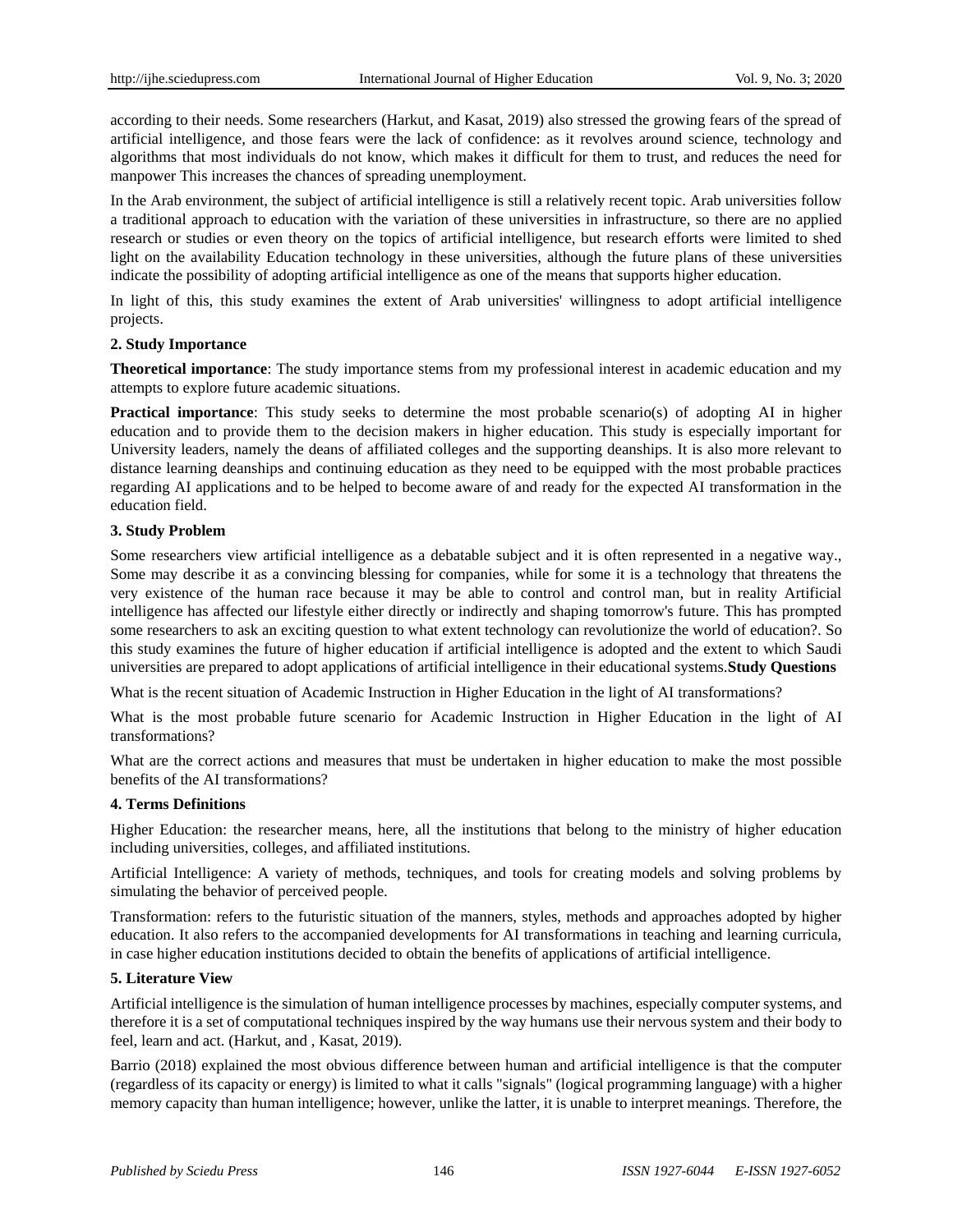computer's operational or computational intelligence is limited to processing information, but it does not have the ability to understand what they are processing.

So artificial intelligence expresses science that is concerned with making smart machines that behave as one would expect humans to do, and artificial intelligence addresses the following areas:

- Natural Language Processing
- Robotics
- Speech Understanding
- Neural Network
- Expert stems

The primary aims of artificial intelligence is to enable machines to process information as closely as the human way of solving problems, Processing Parallel where several orders are executed at time runs out and this is the closest human way to solving problems. A better understanding of what human intelligence is by decoding the brain so that it can be simulated (Velik, 2012)

According to Chaudhary, 2017, artificial intelligence is beneficial for both students and teachers because it is used to create an educational environment and provide collaborative learning. The use of artificial intelligence and modern technologies can help teachers and students gain more educational experience, as well as provide information for teachers and management about the practices and scope of artificial intelligence in education required to gain excellence, according to (Fernández, Fernández, and Aburto, 2019)

The importance of artificial intelligence does not stop at this point but rather contributes to improving education for all different levels, while improving the qualitative process of education by providing students with feedback for their learning according to their requirements, and managing the integration of different forms of human interaction and information and communication technology.

Chaudhary, (2017) confirms that AI applications are beneficial for both students and teachers as it is used to create a learning environment and provide collaborative learning. Using computer intelligence and new technologies can help teachers and students gain more educational experience. It will provide information to teachers and management about the practices and scope of artificial intelligence in education required to gain excellence.

There are anticipations about life style in 2040, particularly in what concerns educational technology development whether in teaching methods, models and manners or learning approaches, techniques and patterns to make them easier than ever. However, there is a significant question: Are educational organizations and establishments ready for these exceptional unprecedented progressing technologies. One of these innovations is Artificial intelligence (AI) which is considered to be a part of computer science. It aims to design intelligent systems that give the same characteristics found in human behavior. It intentionally works on the principle of emulation of formations by which objects, events, and processes can be described using their qualitative properties and their logical and mathematical relationship (Otman & Jameel, 2012 p.224).

Many researchers such as (Fernández, Fernández, and Aburto ,2019) , (Mynbayeva et al., 2017) and Groff, 2013) attempted to research the general form of education after applying artificial intelligence and the summary of their ideas was the need to adopt effective and increasingly appropriate policies The capabilities of artificial intelligence are strengthened in a balanced way, according to the needs of the most representative institutions of society (such as universities), which requires a sharp change in the traditional educational laws as they fit with the applications of artificial intelligence

## **How artificial intelligence affects higher education**:

Many researchers pointed out the effects of artificial intelligence on higher education, so it was confirmed (Ma, and, Keng, 2018) that artificial intelligence will affect higher education in two main areas

1- Curricula Artificial intelligence will have a major impact on the curricula in higher education, as the power of artificial intelligence contributes to providing elements of speed and accuracy, and this requires providing training opportunities for students to enhance their skills, and technical disciplines and liberal humanities may become more popular because these areas are less vulnerable. To invade artificial intelligence. " Areas like accounting and financial analysis that might be badly hit by artificial intelligence.

2- Enrollment: We may see a sharp drop in university enrollment due to the high cost, as higher education is not affordable for many because of that cost.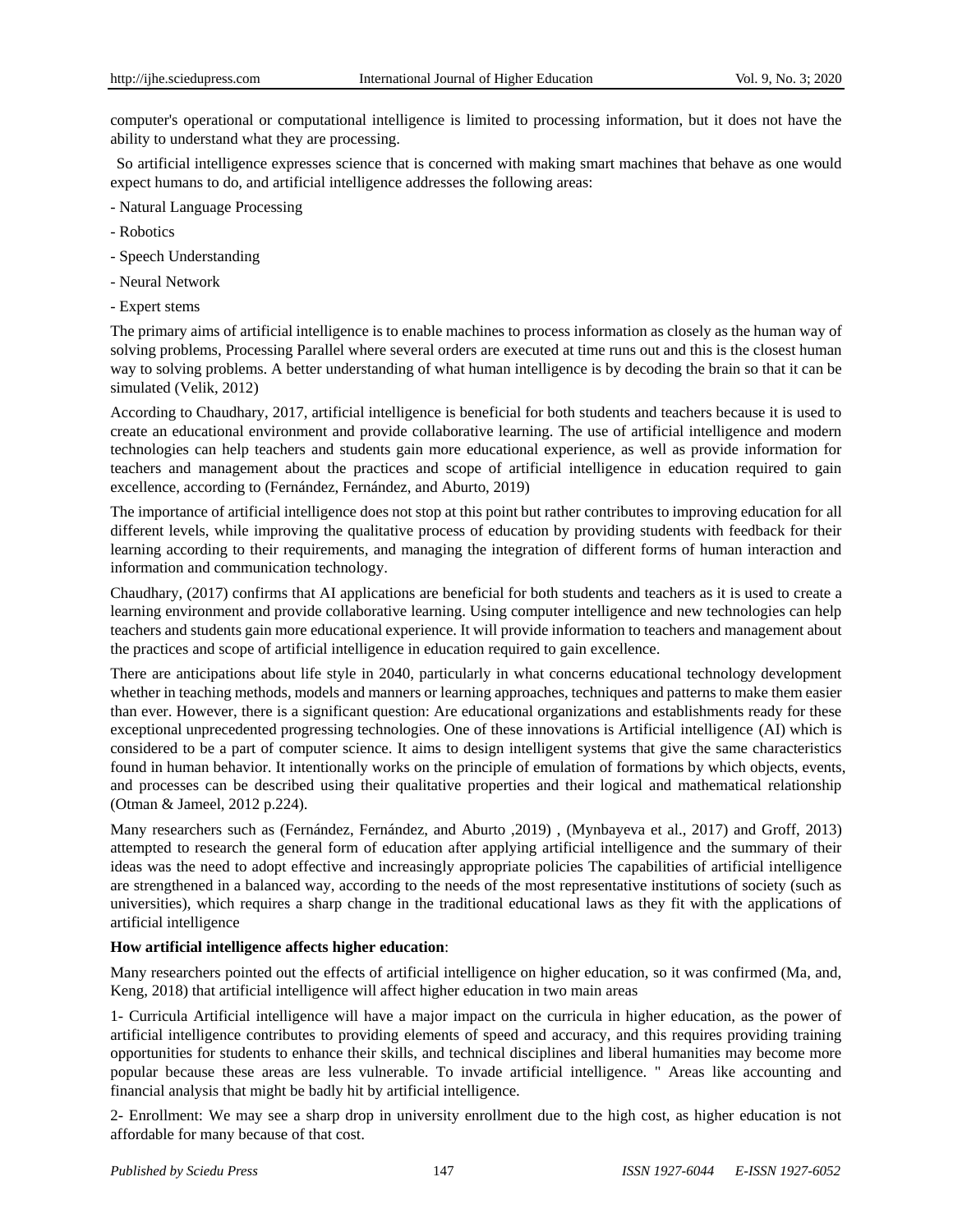Among the most important effects that higher education will experience according to (Fernández, Fernández, L and Aburto, 2019) is the replacement of the traditional language with the digital language. Digital language for students to deal with applications of artificial intelligence

## **How (AI) systems will change the future of education?**

There are (10) rules for (AI) in education to probably change its future forever:

1- Artificial intelligence can automate basic activities in education, such as classification and grading.

2- AI systems can make educational programs tailor to the students' needs. That normally is made through current advanced technology applications and programs.

3- AI enables students to obtain an extra support. This feature works to empower the principles of educational establishments to serve students to the maximum extent.

4- Programs that depend on AI systems let students and teachers have the opportunity to provide useful comments for others to benefit and share experiences.

5- AI systems change the way to find information and interact with it. These types of intelligent systems play a big role in the way we interact with information in our personal and professional lives. Over the past few decades, AI systems have radically changed the manner we interact with information. With newer and more integrated technology, future students may have significantly different experiences in searching and finding facts than today's students.

6- AI systems indicate the areas that need improvement in the study courses, because this type of system helps to improve and fill gaps that can occur in educational courses. It helps to ensure that all students build the same conceptual foundations; instead of waiting for the teacher to listen, students get instant feedback that helps them understand the concept and remind them how to use it in the future.

7- AI systems can reduce the fear from learning by trial and error methods. AI systems can provide students with a way to learn in a relatively rule-free environment, especially when AI teachers can offer solutions for improvement. In fact, AI systems are the ideal form to support this type of learning because AI systems themselves often learn through the method of trial and error.

8- The data supported by AI systems can change the manner schools select their students.

9- AI systems can change the teachers' role. That was really expected with technology advancement, particularly with the emergence of the smart devices.

10- AI systems will change the students' learning location, who teach them, as well as the style of gaining basic skills. AI systems allow students and teachers to grasp the opportunity to choose the proper places for learning and enhance their educational abilities whether at home, school or other places such as Starbucks and the like (McArthur, Lewis & Bishary, 2005).

#### **Examples for the Application of AI in the Classroom Today:**

**Tutoring:** by the time AI systems are applied in academic lecture halls, classrooms, laboratories and interactive study places in colleges, institutes or other educational institutions, there will be no need for the teacher to repeat the explanation of a certain topic or a part of it and spend more time with students to understand that part; the student can now achieve that easily with AI without embarrassment or waste of time.

**Using AI in Students' Grading:** instructors suffered because of the time wasted in the grading process adopted for a long time in traditional exams, computer tests and others. With AI, the situation is going to be different: teachers can quit grading to spend more time with students.

**Improving Administrative Tasks:** This has been clear at universities and most of educational organizations around the world by virtue of AI applications.

**Global Classroom Possibility**: AI systems supplied with instant translations and subtitles will empower new generation students to go beyond all the world broads. AI will eliminate the classrooms' walls to allow students to share knowledge and participate in different learning global environments (Boulay, 2016).

#### **6. Previous Studies**

There are many previous literature that discussed the topic of artificial intelligence and its impact on higher education, and among these studies, The Fernández,, Fernández, L and Aburto, (2019) study reviewed the impact of artificial intelligence on higher education and the study concluded that the coming period will witness the transition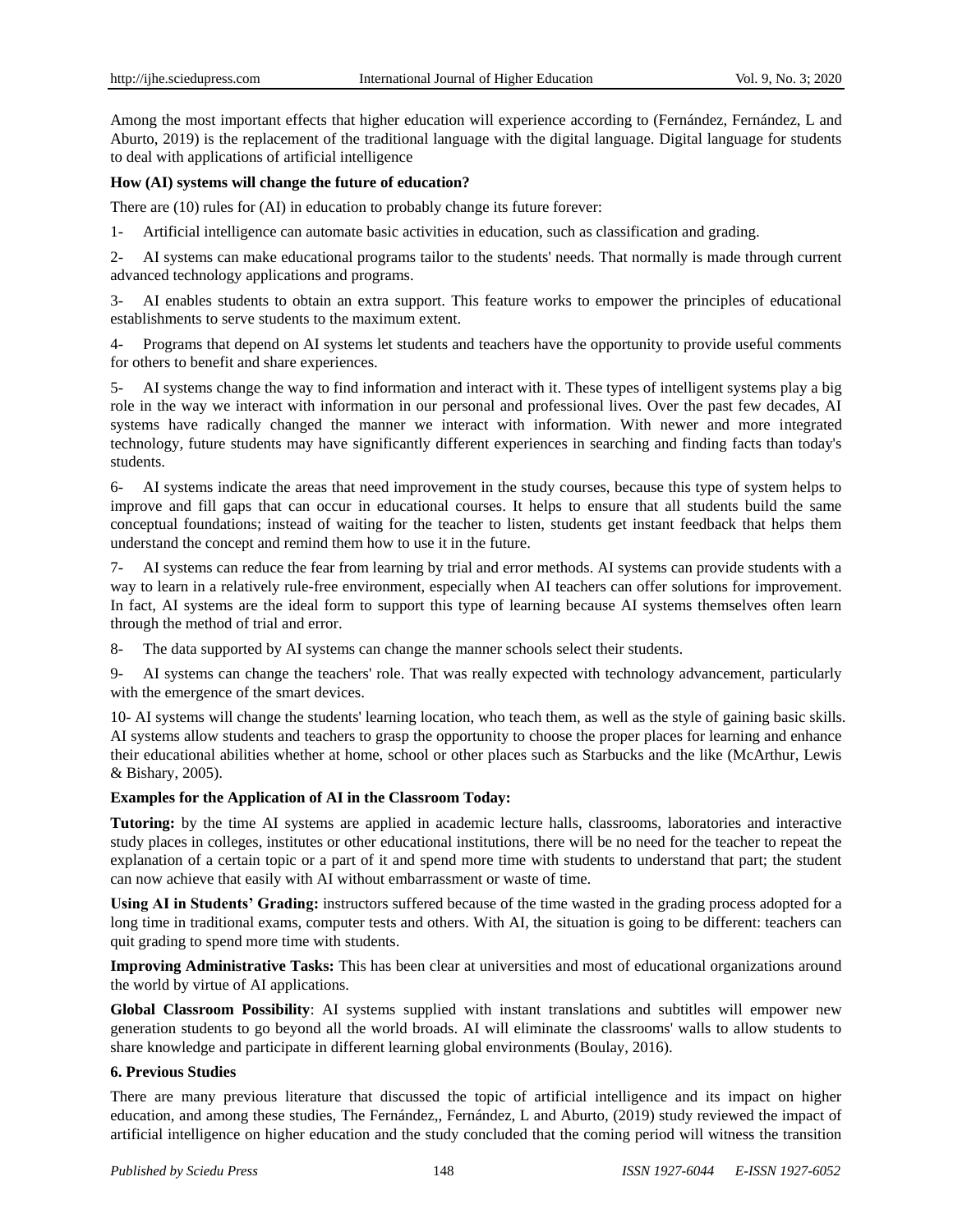from the traditional roles of universities to new ones such as replacing the traditional language with the digital language, and the development of teaching methods in a new way which It requires enhancing students' skills to adapt to social intelligence applications.

(Ma and, Keng (, 2018)) study revealed the impact of artificial intelligence on higher education, as these effects were represented by a low dependence on human resources in education, and new skill sets will be needed. Higher education needs the challenge of preparing students for the AI revolution and providing students with the skill sets necessary to compete in the era of artificial intelligence. This recent research aims to shed light on the development of higher education and the revolution with the advancement of artificial intelligence?

Khare, Stewart and Canada, ( 2018) study attempted to reveal the potential of artificial intelligence to positively influence a student's success, the study reviewed the form of education when applying artificial intelligence as students will rely more on administrative staff while faculty members at the Institute of Higher Education oversee management systems Learning. The study concluded that the applications of artificial intelligence will increase the ability of educational institutions to perform their primary task of teaching, learning and research

Gamoura *et al.* (2018) study tried to prove that the technical reality as well as the moral and technological barriers prevent suggest the idea of absolute machine freedom in decision-making in the near future, including fears currently mounting on the media and academia, despite the characteristics of AI including automatic actions, self-development and automatic machine learning. The researchers gave the foundations of artificial intelligence and its characteristics and some of its living models to shed light on the reality of its developments and aspirations between what it actually reached and what it hopes to reach.

Abu Hasanein (2018) in his dissertation entitled *"An Intelligent Tutoring System for Developing Education: Case Study (Israa University)"* mentioned that a smart tutor was designed using an intelligent tutoring system (ITS) tool improved by Prof. Sami Abu Nasser to develop the process of teaching the computer skills course. This workshop is a university training course that teaches students of Israa University on different samples of students. After the completion of the course and the evaluation of the lecturers who taught the course and used the system in their teaching process, a set of conclusions and recommendations have been reached. The tutor's use of the Artificial Intelligence tools is important in the development of laboratory teaching and it has positive results in improving the level of scientific department students.

In a study entitled "*Educational Applications of Artificial Intelligence in Social Studies,*" Al-Saud (2016) aimed to uncover the role of AI in the development of teaching strategies and models, with concentration on its applications in academic learning and teaching in Social Studies department. The study concluded with a definition of AI, a distinction between AI and human intelligence, and suggestions to conduct more AI-related studies in the Social Studies field.

Alqattan (2012) conducted a study entitled "*The Readiness of Managerial Leaderships to adopt the Applications of Artificial Intelligence in Educational Organizations"* where he tried to fathom the managerial leaders' ability to activate the requirements needed for applying AI in their educational organizations. The results show that there is an effective interest towards adopting artificial intelligence in the managerial leadership of the organizations participating in the study.

Like the afore-mentioned studies, the present study subscribes itself in the same research field (AI in education). However, this research is distinct thanks to its method as a futuristic study and its concentration on the potential scenarios as determined by experts' expectations about the future of higher education and AI transformation.

## **7. Mythology**

The qualitative research methodology was used to identify the future of higher education in the light of artificial intelligence from the viewpoint of academic experts in the Kingdom of Saudi Arabia.

#### *7.1 Study Population and Sample*

This study population consists of faculty members at Prince Sattam bin Abdulaziz university. They are PhD holders. They belong to all professorship grades. According to the university statistics center, their number is (875). The researcher chose sample of academic (30) by using (Delphi) style,

The tool of the study was an open question posed to the study sample, to solve the future of higher education in light of the applications of artificial intelligence.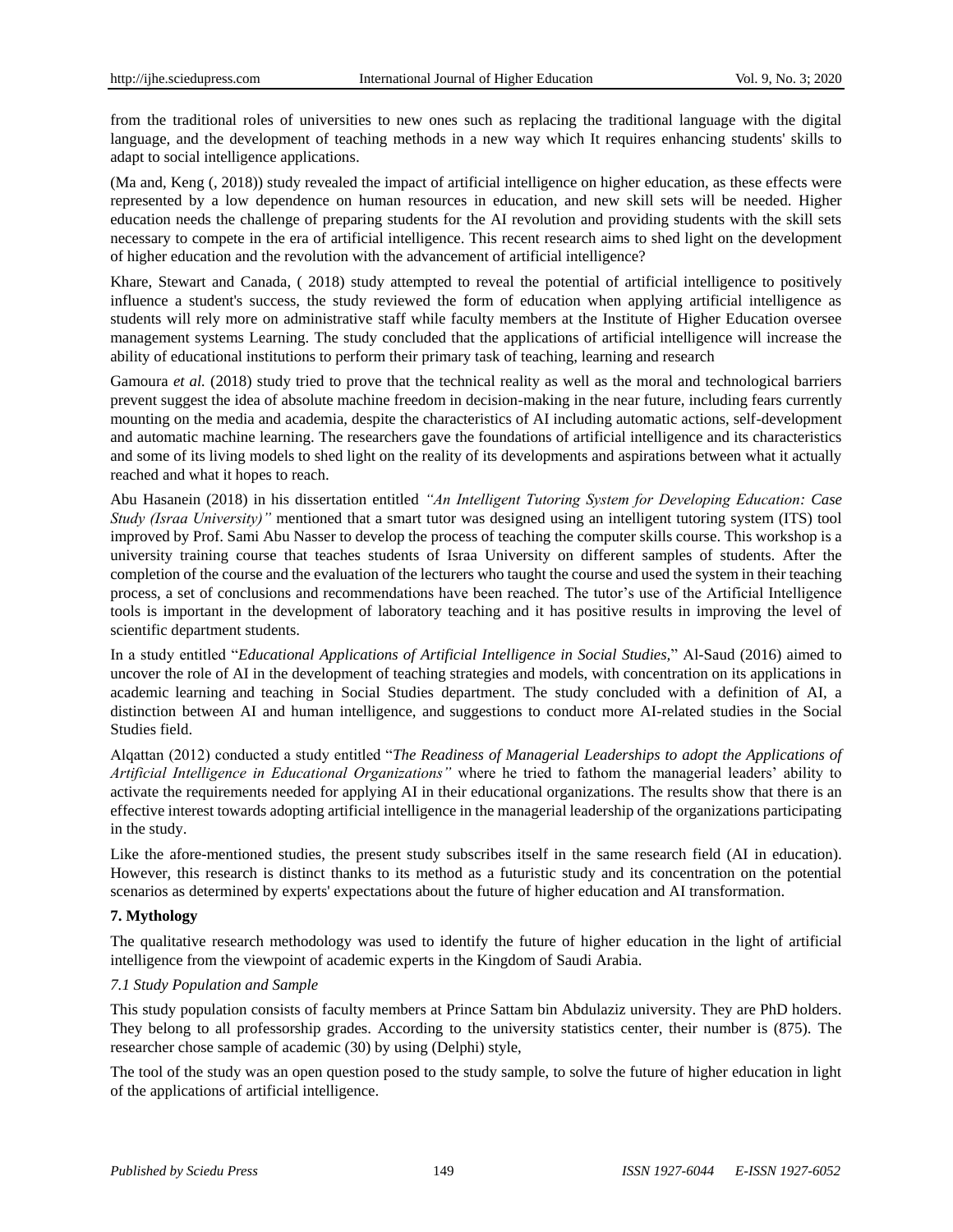#### **8. Statistical Analysis**

The researcher collected opinions from the participating experts' perspectives and their feedback. Their points of view and answers on the open-end questions and their choosing from some multiple-choices clauses which enabled the researcher to finally draw the direction of futuristic scenario for higher education on the light of AI transformations. There are three rounds have been done during separate periods, through each once the researcher was reviewing all their responses then selected mutual feedbacks, and modified or omitted other answers that have disputes then repeated that again in order to have an agreed scenario.

## **9. The Results of Study**

The experts' final feedback regarding the current situation of Academic Instruction in Higher Education in the light of AI transformations tend to confirm that there is total satisfaction about what technology has achieved and that there is a belief in technology capacities. Besides, the points of view of the majority of the faculty community reveal that there is a trust in technological progress.

The experts' final view regarding the second question in this study makes it clear that the most possible future scenario in Academic Instruction in Higher Education on the light of AI transformations is the optimistic scenario. The experts pointed out that the AI tools can actively participate in many academic aspects namely, improving academic education and students' learning, promoting academic guidance, enhancing student assessment and scoring process, activating the university and student activities, improving programs and quality assurance, providing virtual reality learning (VR), providing additional support for students, and making trial and error learning less frustrating.

As far as the correct actions that must be undertaken in higher education to gain the most possible benefits of AI transformations, the experts recommend to prepare the faculty members to be ready to utilize AI products effectively through training-courses, workshops, seminars, and internships.

## **10. Conclusion**

There is a gap between the previous theoretical literature and studies -which some of them are mentioned in this study- from side, and what this research uncovered from other side, that gap regards to the absence of depth awareness about practical usages to get effectively benefits of the smart tools that will be available in the very near future in higher education field, the advanced smart productions definitely will be transferred to the universities of the rich Gulf states such as Saudi Arabi and will be accompanied with user's knowledge and his will, but unfortunately without a real cognitive preparation and without a true conscious perception of the multiple and various great roles of Artificial Intelligence and it's advantage or disadvantage in academic processes, whether administrative procedures or teaching and learning styles. Therefore, the researcher provides the next suggestions and recommendations for his university and to whom may be interested in to treat this issue and concentrate on effective solutions in order to achieve the targets of this study.

#### **Recommendations and suggestions**

The researcher recommends universities' leaders to do these following steps:

-Increasing awareness among specialists of the requirements of applying artificial intelligence in education

-Attention to the challenges arising from the applications of artificial intelligence to the jobs and roles of academics in universities

- Organize academic conferences on all AI issues.

- Create community cooperation with specialized companies in AI field. Finally, the researcher encourages academic researchers to conduct more studies about the future of all levels of education in the light of AI transformations.

## **References**

- Alnajjar, Mohammed. (2012). The Effectiveness of a Program Based on Artificial Intelligence Technology in The Development the Skills of Educational Websites Creating for The Students of The Information Technology Department in The Light of Total Quality Standards. Unpublished Master Thesis. Cairo University. Egypt.
- Alqattan, Basmah. (2012). The Readiness of Managerial Leaderships to adopt the Applications of Artificial Intelligence in Educational Organizations. *[Buhuth Mustaqbaliya Scientific Periodical Journal,](https://www.iasj.net/iasj?func=issues&jId=227&uiLanguage=en) 3*, 67-88.
- Al-Saud, Sarah. (2017). Educational Applications of Artificial Intelligence in Social Studies. *Soulouk Journal, 3*, 133-163. No. 3.